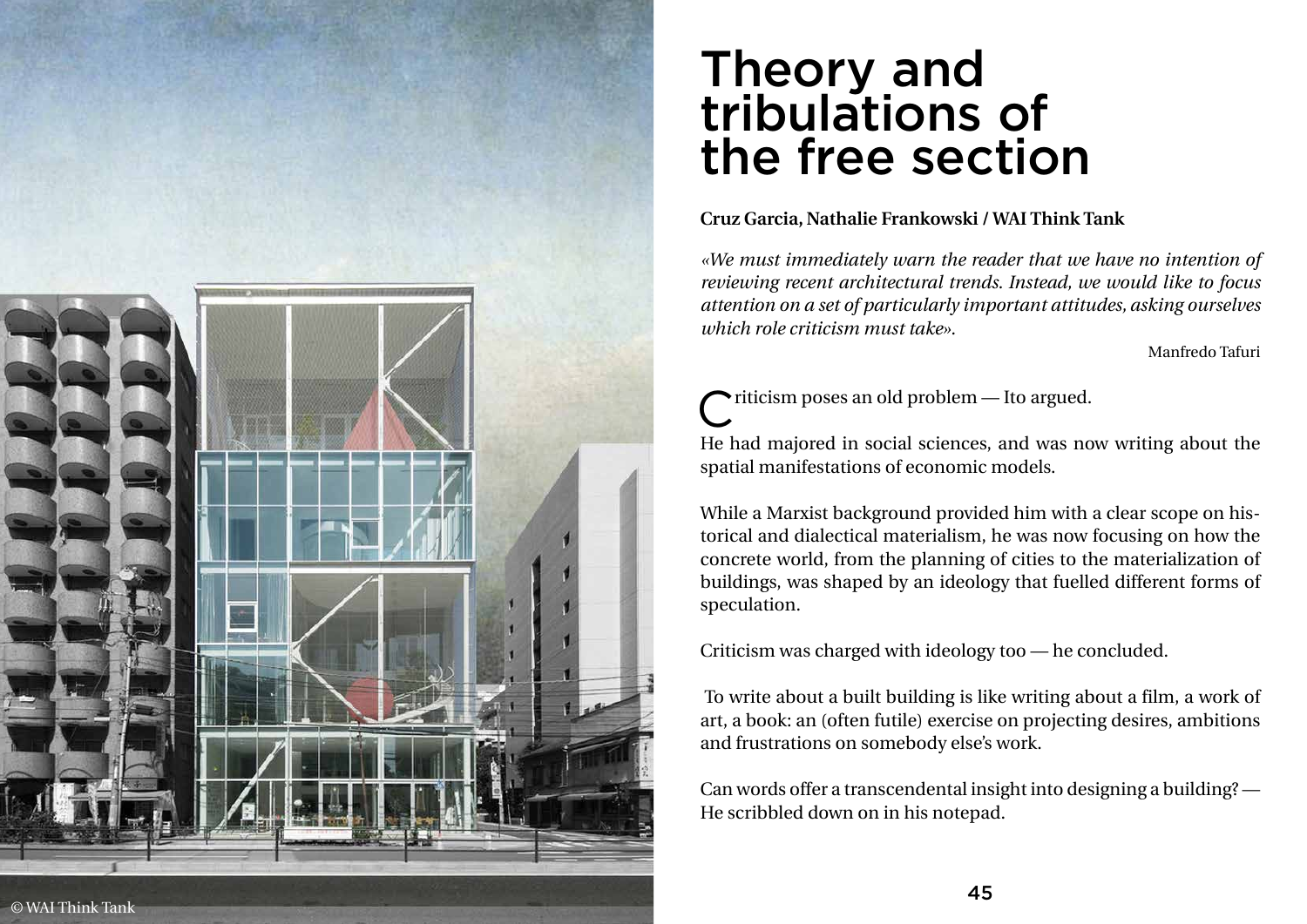Can text complement the experience of inhabiting architecture, offer new light, reveal its secrets?

He paused for a while, puzzled about the possibility of generating a neutral point of view in a highly ideological world.

Ito thought that critique was always late and therefore retroactive. Instead, he had been developing writings in a new form of theory.

«Colonization through financial systems are achieved with the implementation of concrete manifestations. For every abstract force, there's an equivalent material structure», were the first lines he had written.

Entitled *Models of Capital: A concrete theory for spatial organizations of a materialist systemic organization*, his paper intended to prove how contemporary architecture was a modification of an old order that responded to an underlying set of economic parameters.

In the form of a Hegelian dialectic, his theory was divided in three points:

1. A thesis that stated that modernism was architecture submitted to its last radical transformation; a shift that occurred by the incorporation of modern technologies and an economic system that translated into an ontology of elements, systems and points

2. An antithesis that argued that the legacy of modernism can be found in the heritage of the Le Corbusian five points; although also in the glass skyscrapers of the corporate aesthetics championed by Mies.

3. And a synthesis that concluded that, with no major significant technological (since we are still building with concrete, steel and glass) and economic changes (capitalism can adapt to any drastic changes), contemporary architecture (like contemporary art) can only work within the framework of modernism and its materialist heritage.

He had decided to visit Shibaura House for the reason that, according to him, although the building displayed an approach clearly guided by the legacy of modernism (free plan, free composition of the façade, garden roof), the architecture seemed to respond to it with twists and turns, as in rewriting its script to answer the call of a transformed capitalist plot that was swiftly adapting to contemporary lifestyle.

After entering the lobby of the building, he began his journey through volumes of varying heights, moving effortlessly between indoors and outdoors, crossing interior courtyards and observing how, throughout the diverse plethora of spaces, a series of events were unfolding simultaneously: a meeting in a smaller transparent room, a group of children climbing up a stair, a couple of people discussing a publication over some tea, somebody eating in the kitchen, another group gathering behind some curtains on another chamber, etc.

For him, the Shibaura House was, in a way, a modernist epitome, while simultaneously suggested a slight deviation from its fundamental dogma. On one side it was flexible, universal, stripped out of ornament, and seemed to respond to its ontological principles. On the other, it displayed a spatial condition that was absent from the original modernist script. He noted how out of everything highlighted in the five points (the pilotis, the free façade, the horizontal window, the garden roof and the free plan), no element could foresee the evolution of capitalism from a manufacture and production-based system, to the fluctuating abstraction of speculation like the unannounced 'free section' did.

«The free plan, opening up space for the collectivization of production, lost its ground as the economy focused on interconnectivity, and attempted to create an image of inclusion, and flexibility. The free section was to architecture what *Airbnb* and *Uber* were to hospitality and transportation, an opportunist system, aiming to capitalize on the idea of personal freedom and on the possibilities of a self-proclaimed inexhaustible versatility» — he excitedly concluded in his paper.